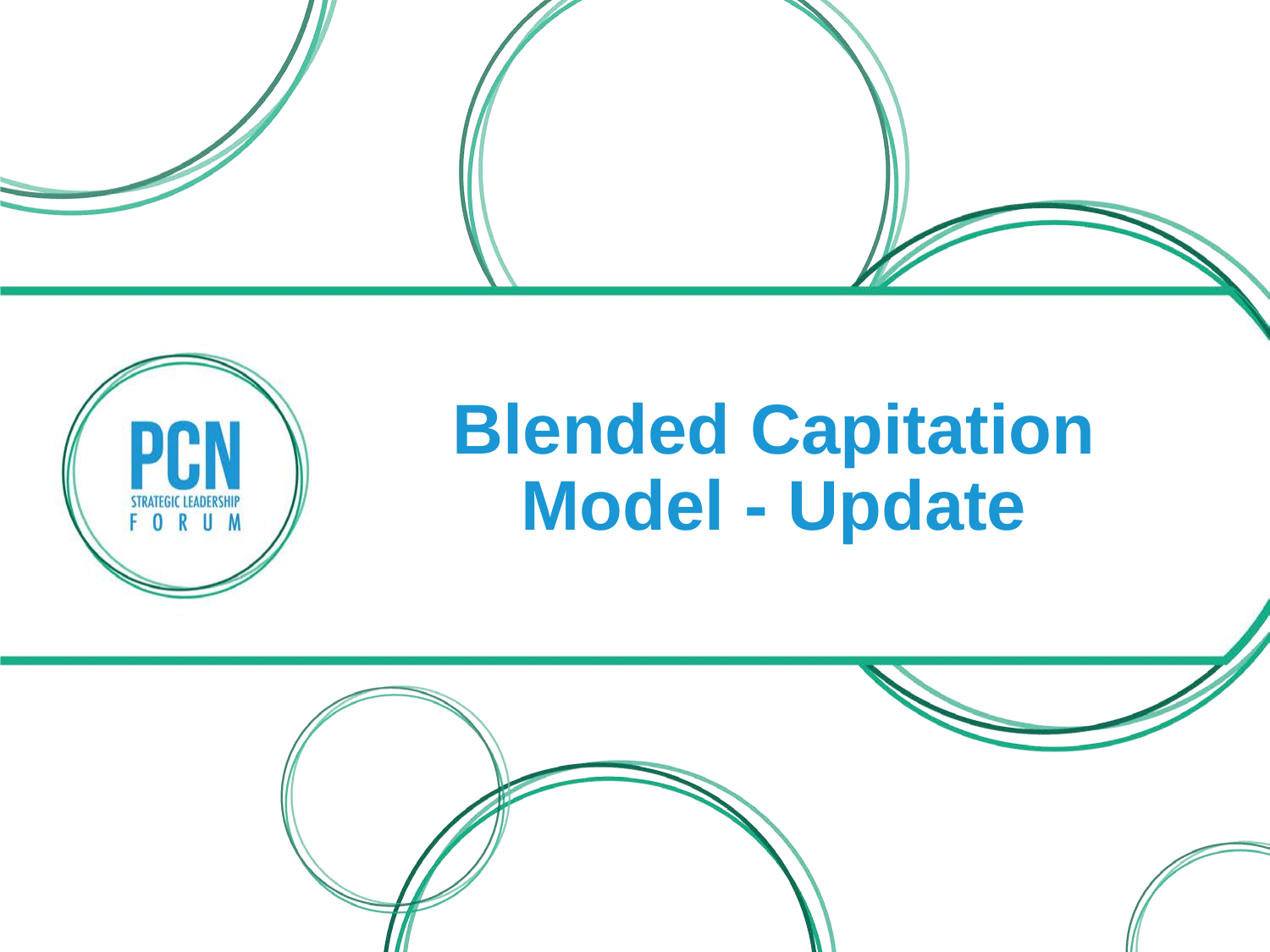

### Blended Capitation Model





公

### **STEM LEVEL SUPPORTS**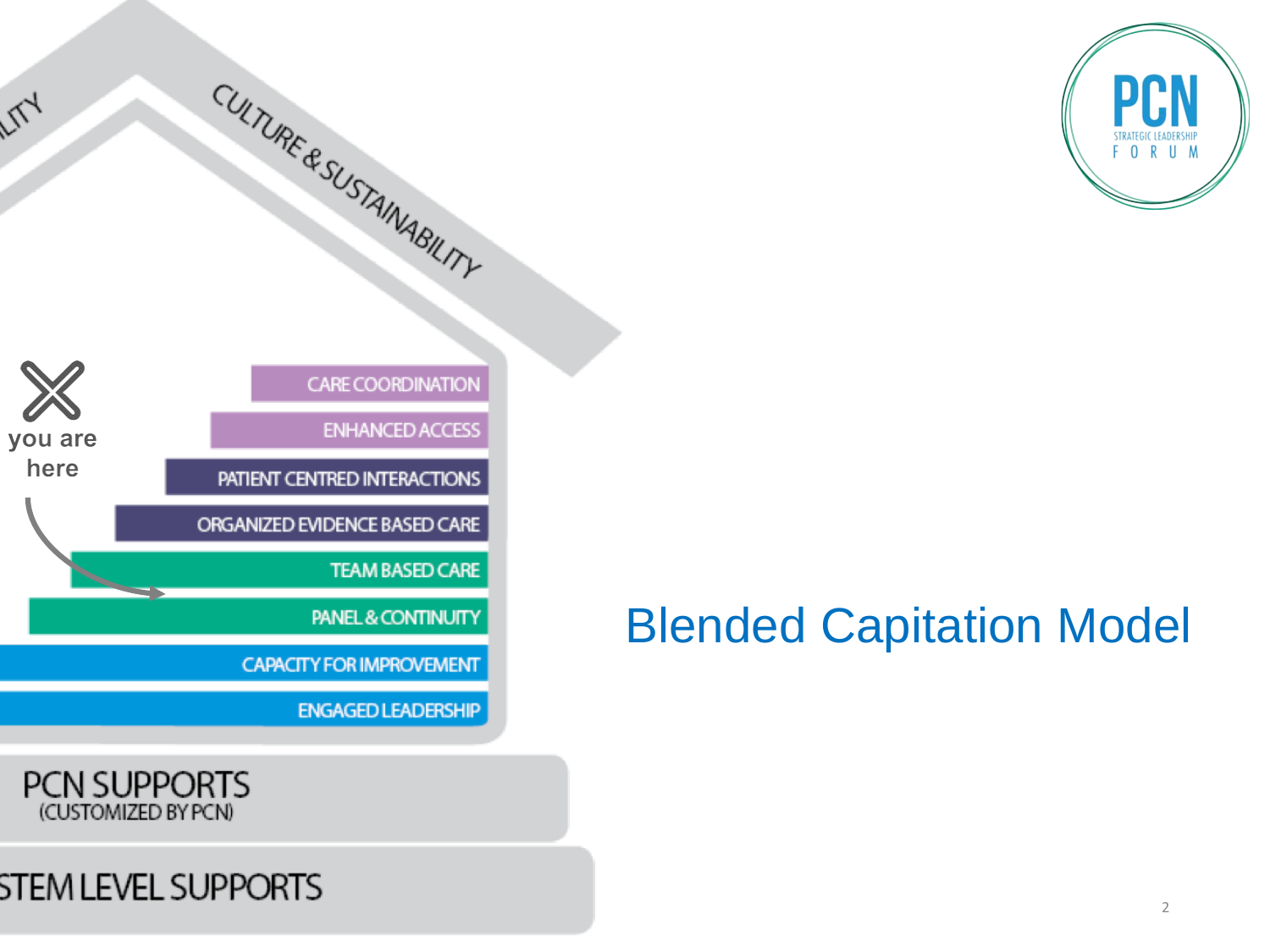### Demonstration Project - Model Objectives  $\widehat{S}$

Model objectives developed based on guiding principles outline in Alberta Health's Alberta's Primary Health Care Strategy

and Alberta Medical Associations Primary Care Compensation Strategy

| <b>Improved Access</b>                         | Enhanced<br>continuity of care  | System<br>sustainability                         |
|------------------------------------------------|---------------------------------|--------------------------------------------------|
| Encouraged<br>health promotion<br>and wellness | Comprehensive<br>care provision | Enhanced<br>collaboration and<br>team-based care |
|                                                | Program<br>accountability       |                                                  |

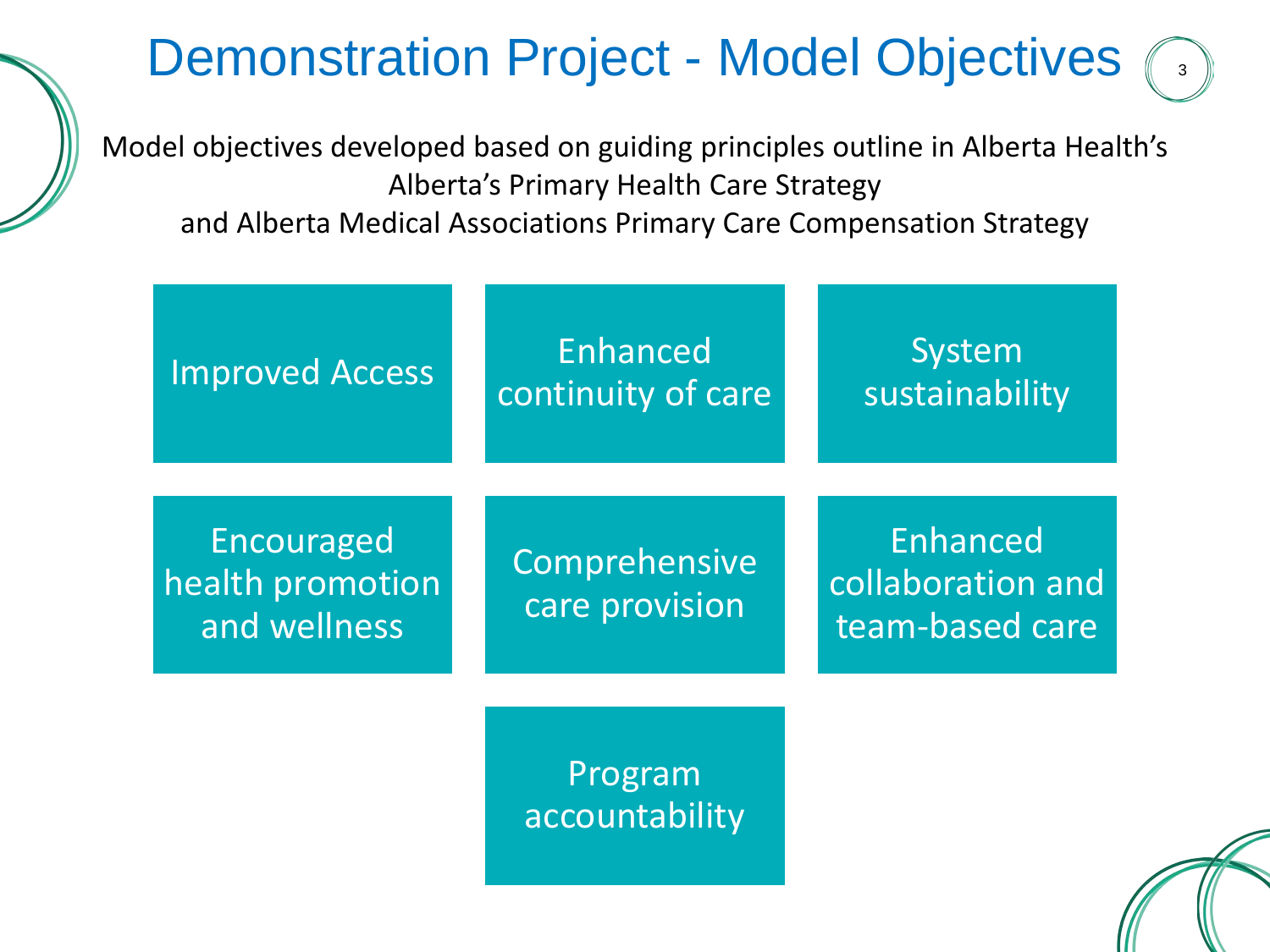### Myths vs. Facts

### Myth

- BCM will be how all doctors will be paid in future
- CPAR is a precursor to BCM



### Fact

- Not at all it is being explored as a possible option, with FFS continuing to be an option
- BCM clinics will use CPAR to manage affiliation (defined panel of patients via signed agreement) but not all clinics who participate in CPAR will be part of BCM – it will continue to be a choice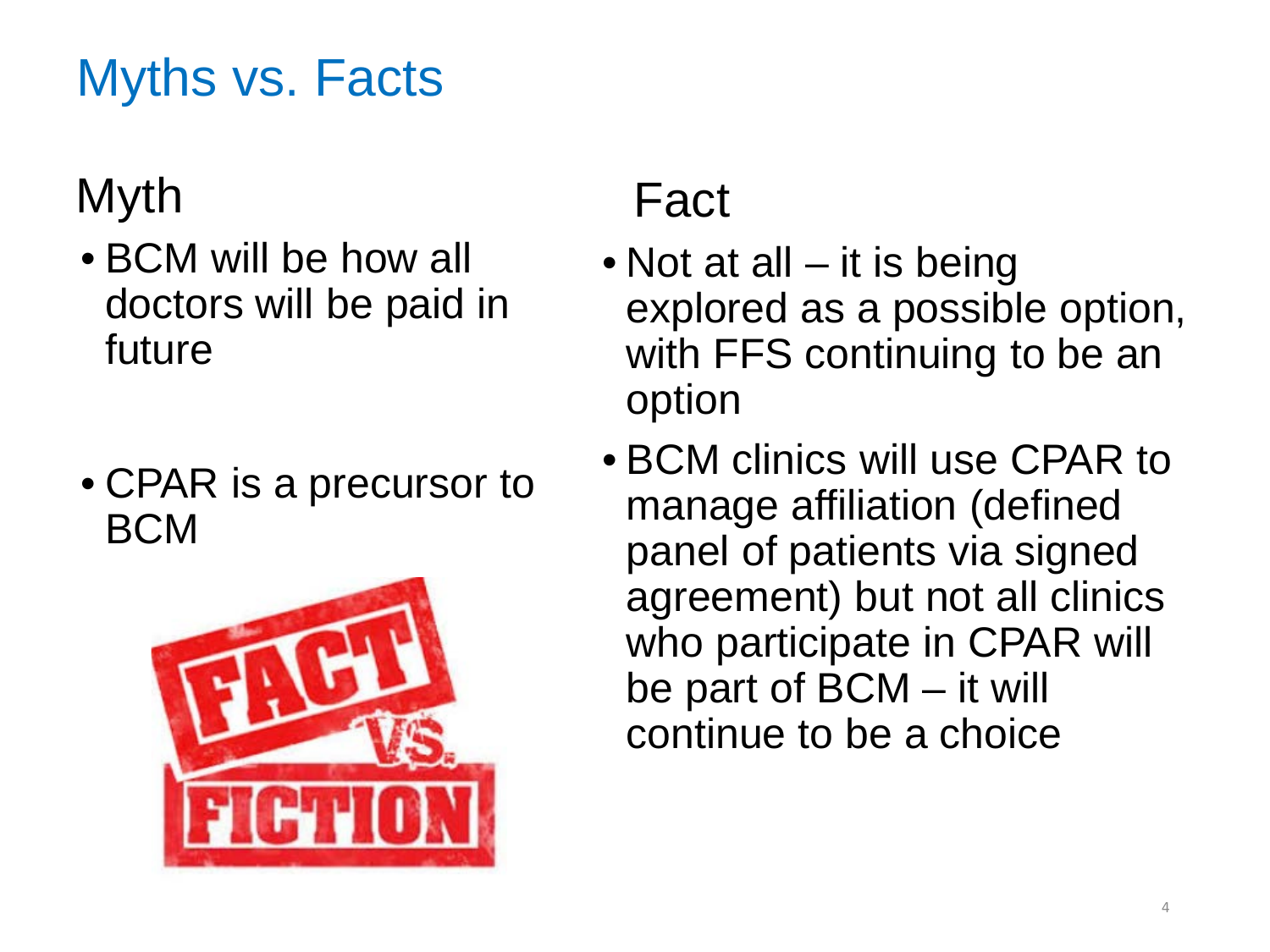### BCM - Built on CRAP Values

- **C –** Control
	- autonomy in ability to redesign to your values
- **R –** Remuneration

- Regular divided payments based on panel size and demographics

- **A –** Access to Services
	- no more "whites of eyes"
	- maximize your team
- **P –** Patient relationships (continuity)
	- with you, your team
	- ability to provide the care you really want to



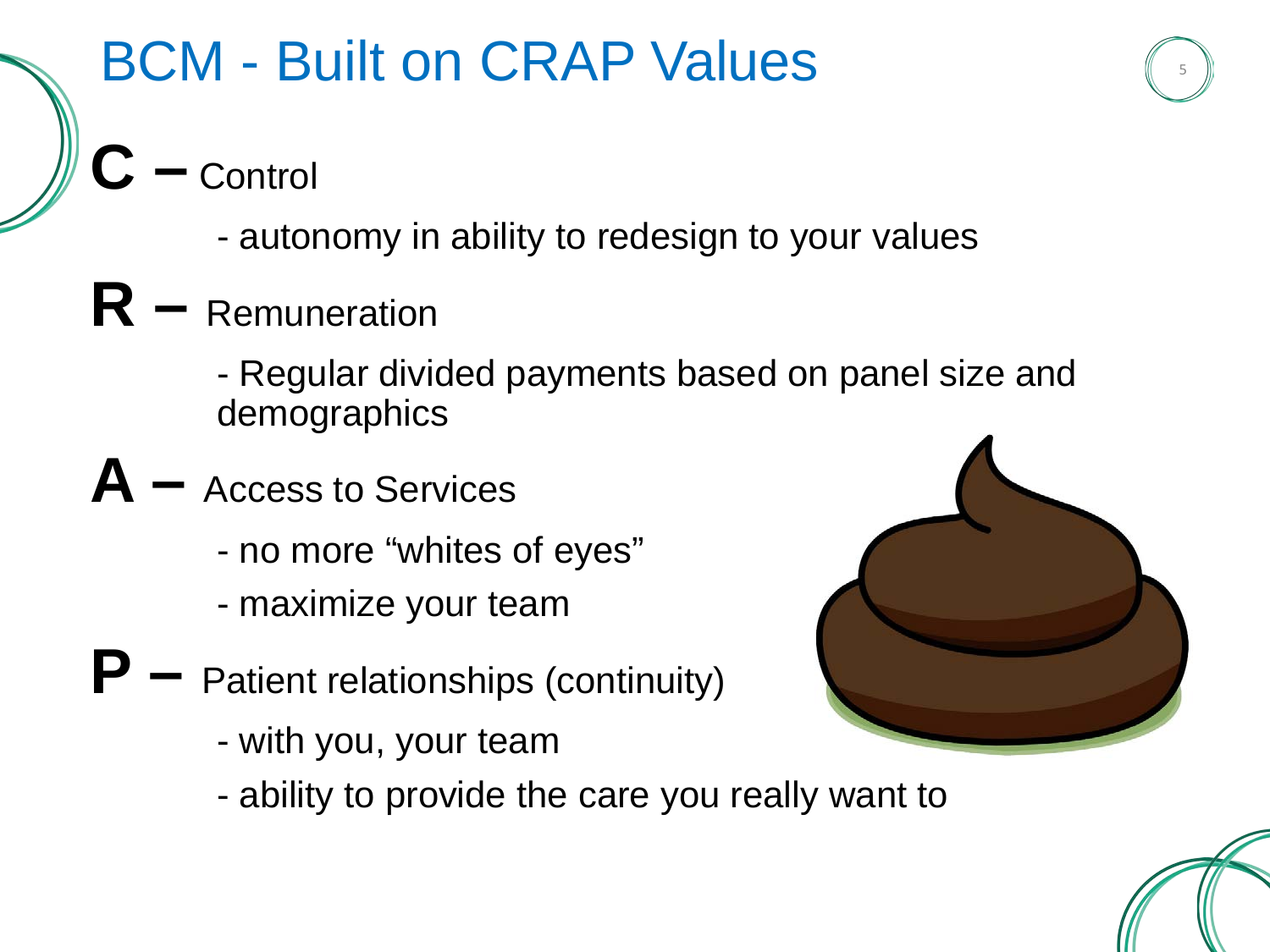# Supports Are Built In

• **AMA**

- Dedicated specialist support during pre-implementation phase and 1<sup>st</sup> year
	- Process re-design
	- Interdisciplinary team development
	- Access and continuity improvement
- Business support for
	- Facilitation of Practice Agreement development
	- Formulating financial distribution at clinic level (based on your wishes, your context)
- AH
	- Financial modeling to compare current FFS to potential under BCM
	- Support for learning to upload and keep track of ongoing affiliation data and analysis of reports, understanding payments

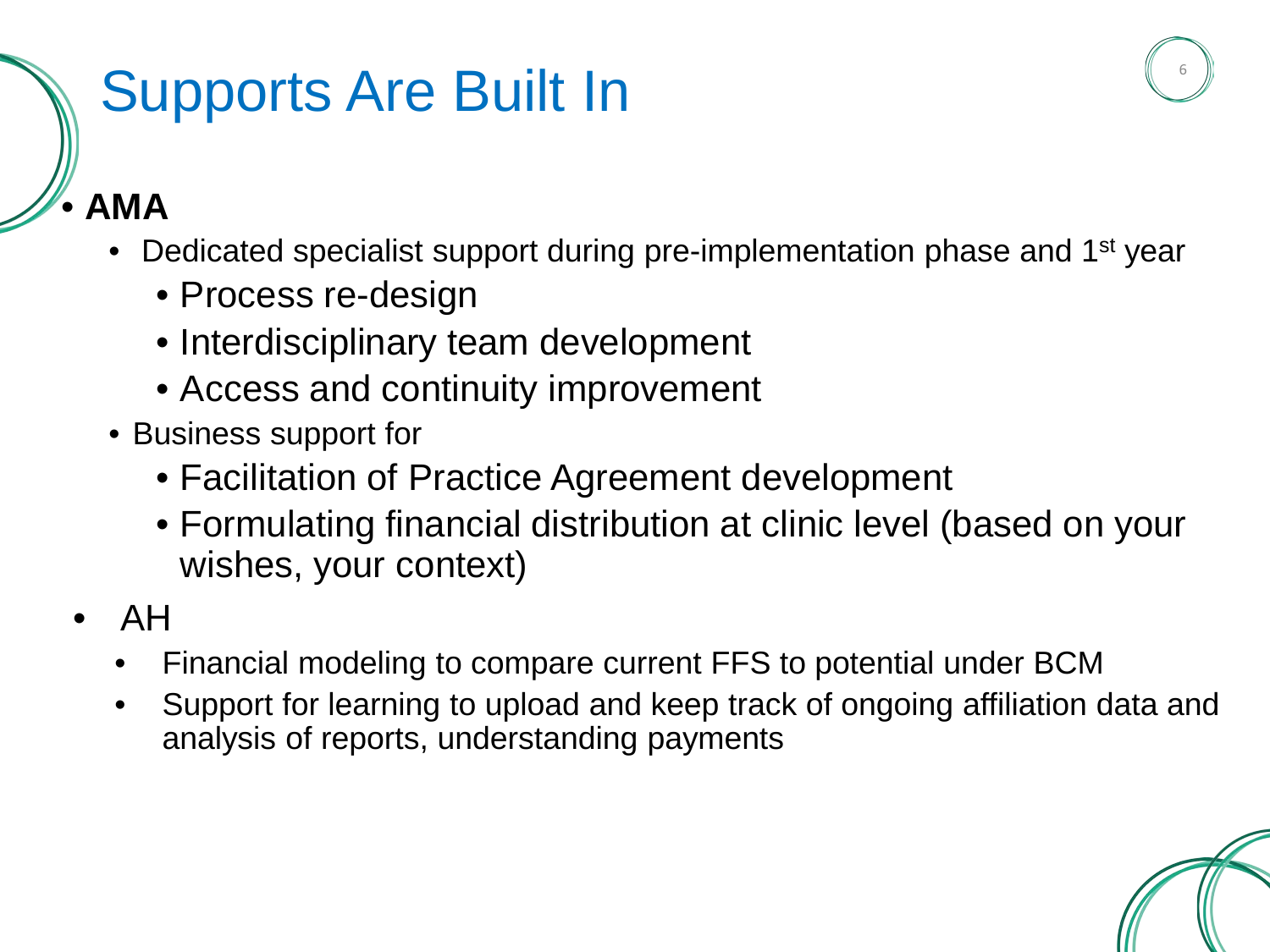### How is Capitation Rate Determined



Annual capitation rate per patient based on age, sex and Clinical Risk Grouper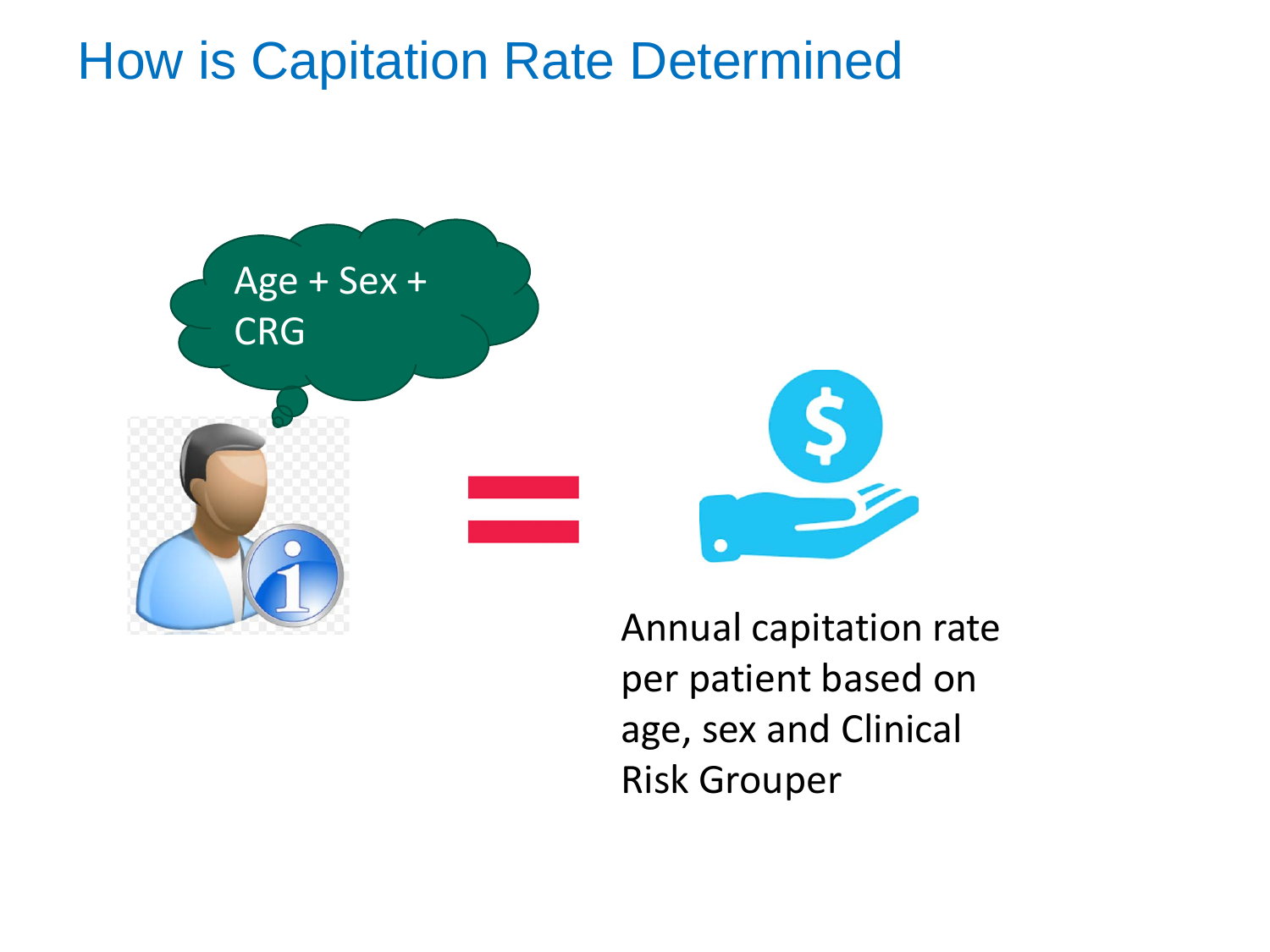### What's the "Blend"?



- 85% capitation payments
- 15% all fee-for-service billings
- All services must be "in-basket"

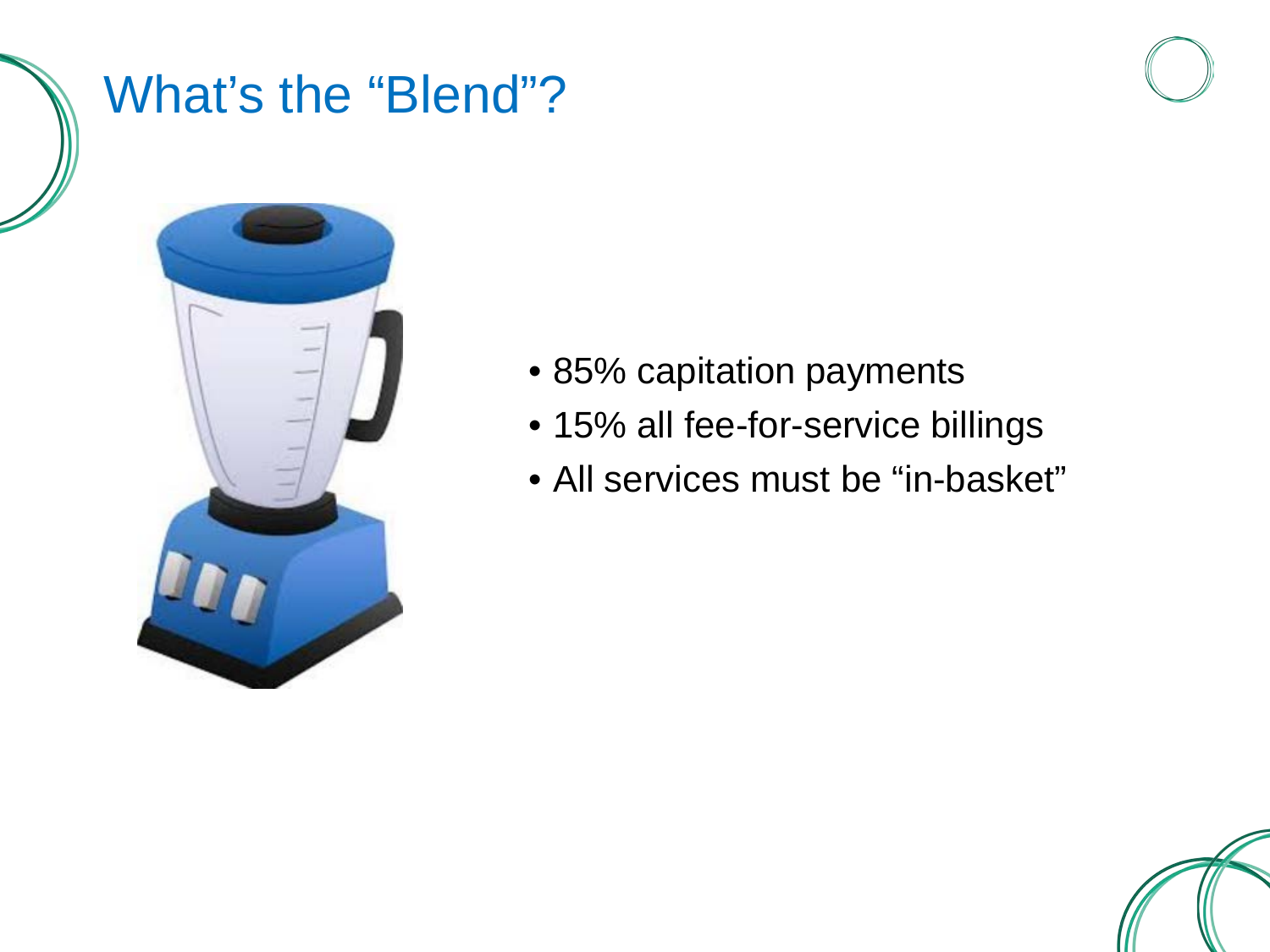# Getting Paid Differently

**KEEP CALM** this requires a **PARADIGM SHIFT** 

- Capitation payments will divided across the year; received whether you see the patient or not
	- In some cases you will receive \$'s even when pt. does not present for care
	- In some cases patients will need services that exceed cap payments
- FFS payments continue to be received weekly at the 15% rate
- Clinics have the freedom to increase panel sizes as they have capacity and can utilize team members to meet clinical need while still getting paid

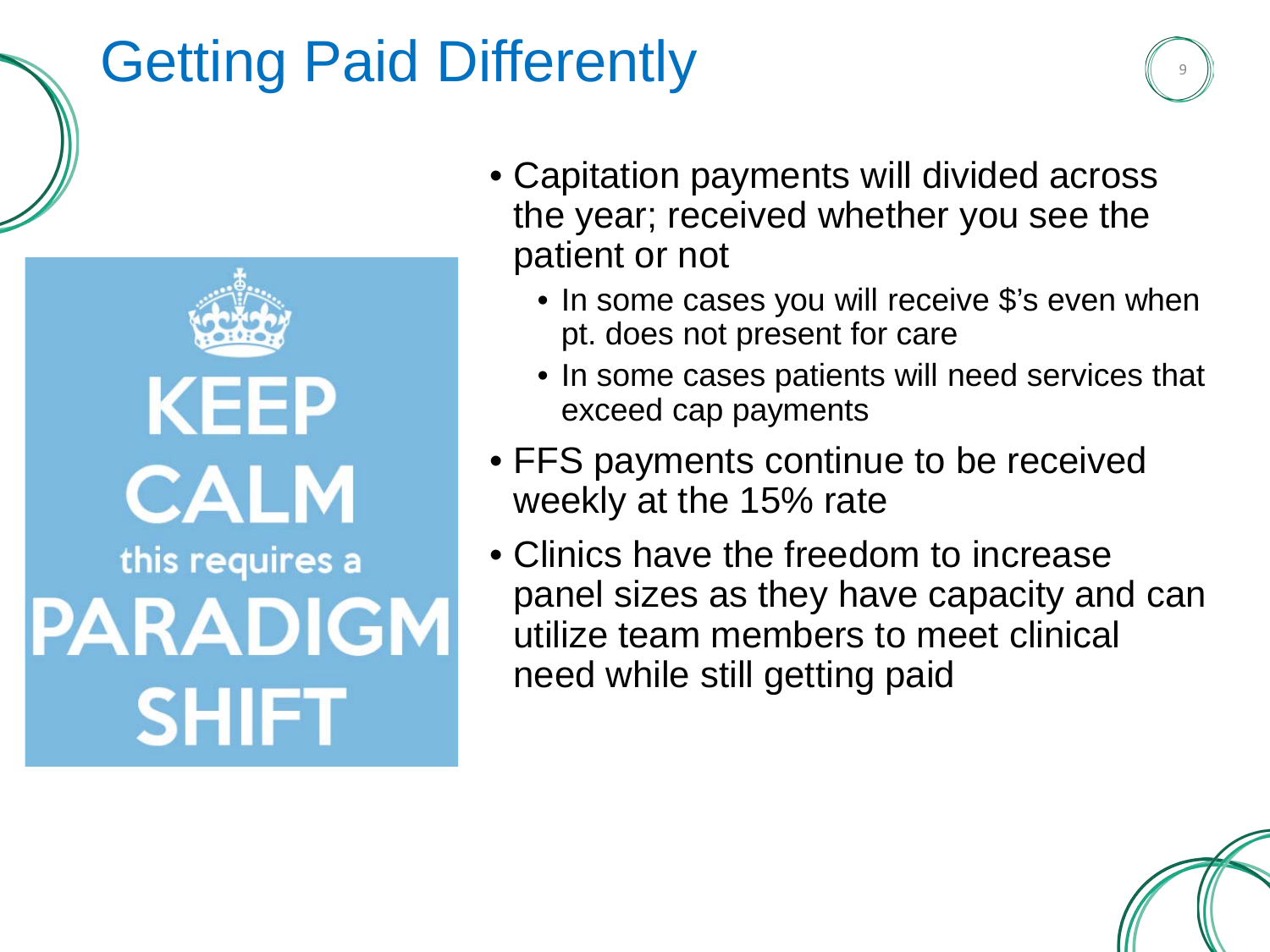# Negation?



# **Full Negation**

- Shadow negation report
- Interactive dashboard
- Alberta Health support

On Basket of Services (basket doesn't include Emergency Department codes or Special Interest Consults)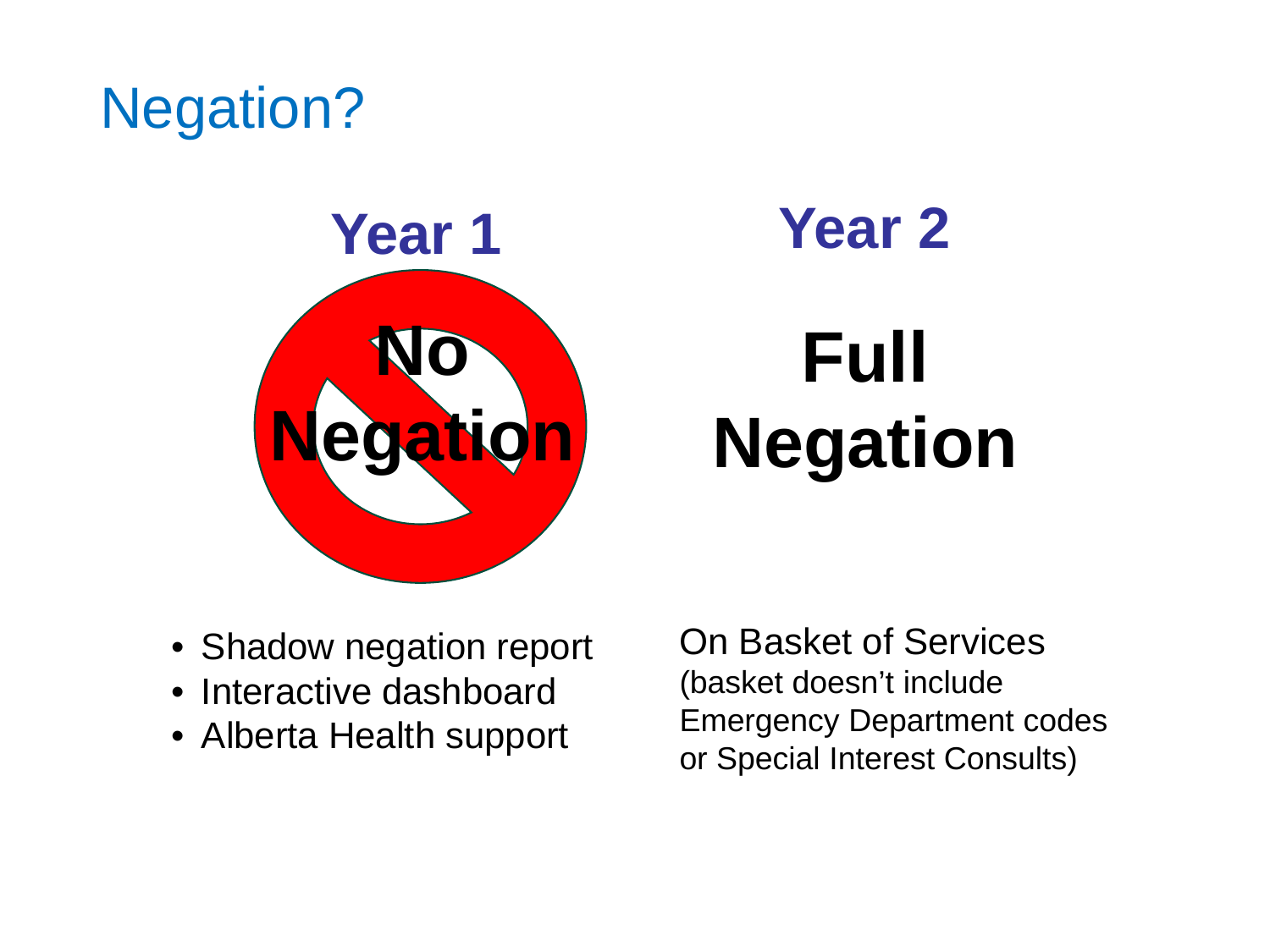### Current State

### •Phase I

- 8 EOIs received, 6 accepted, 5 opted not to proceed
- Sylvan Family Heath Centre in month 8 of BCM (went live June 1, 2017)
- •Phase II
	- 3 EOIs received, no clinics have proceeded
- •Currently BCMC reviewing processes, potential changes to increase uptake
- •Phase III pending

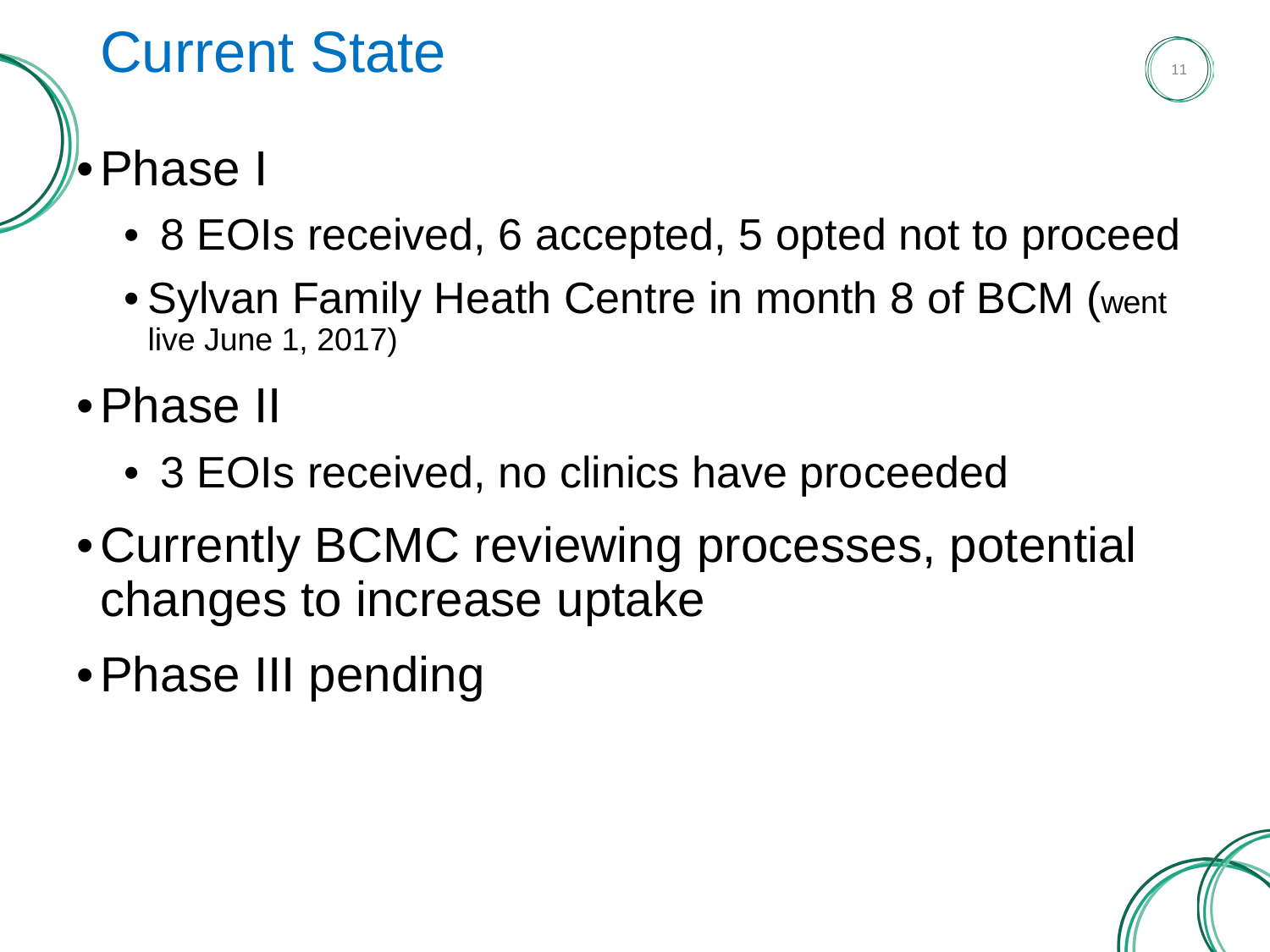



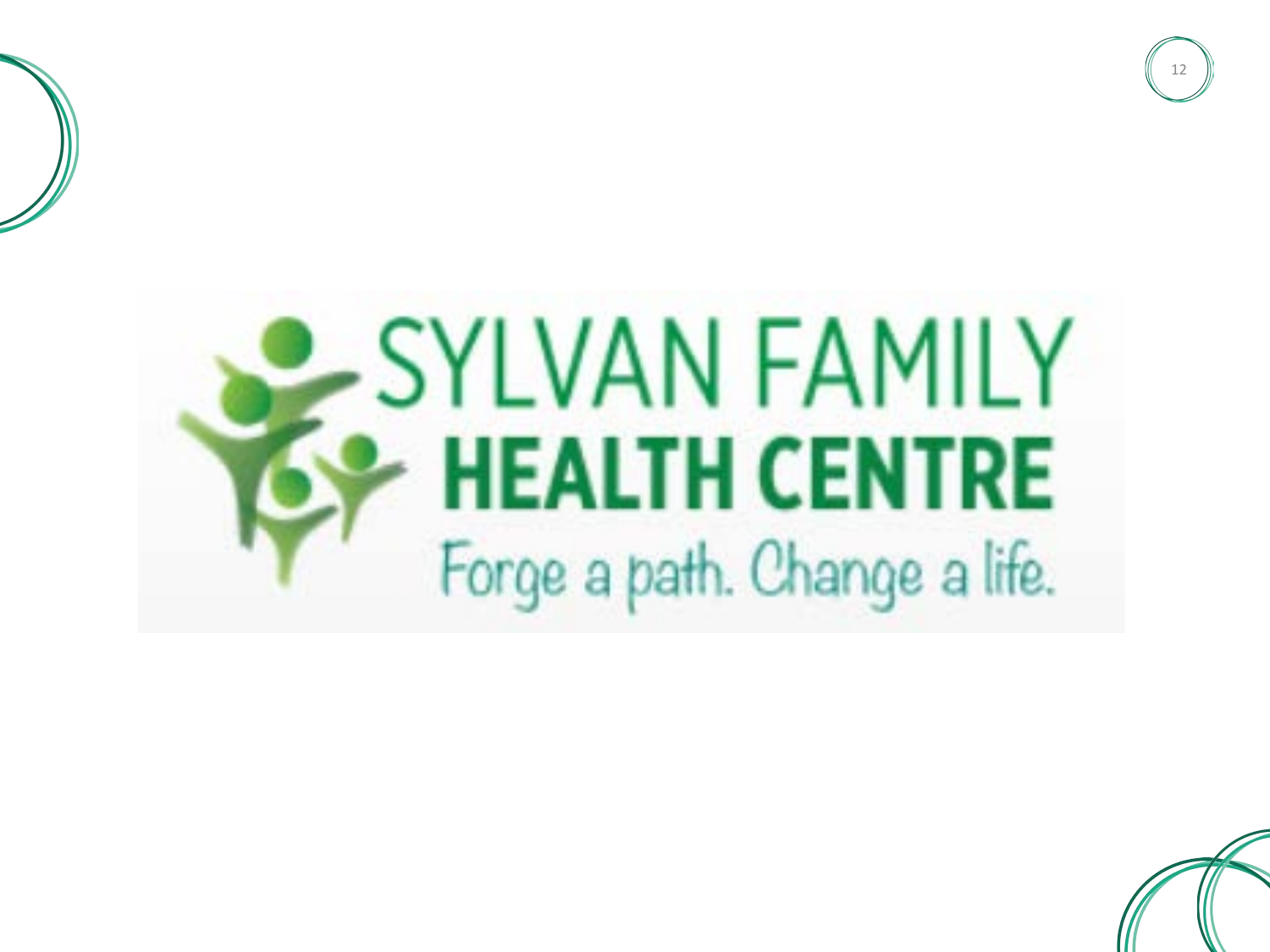# Our Stated Values

### **"Forge a Path, Change a Life"**

- agreed to by all physicians at the clinic
- values we live by...we strive to
	- Be a leader in Alberta
	- Be team focused
	- Be a resource to meet the need in our community
	- Be patient centred
	- Distribute leadership and be mindful, to include our staff in redesign and change
	- Achieve a balance of cost / quality and patient and provider experience



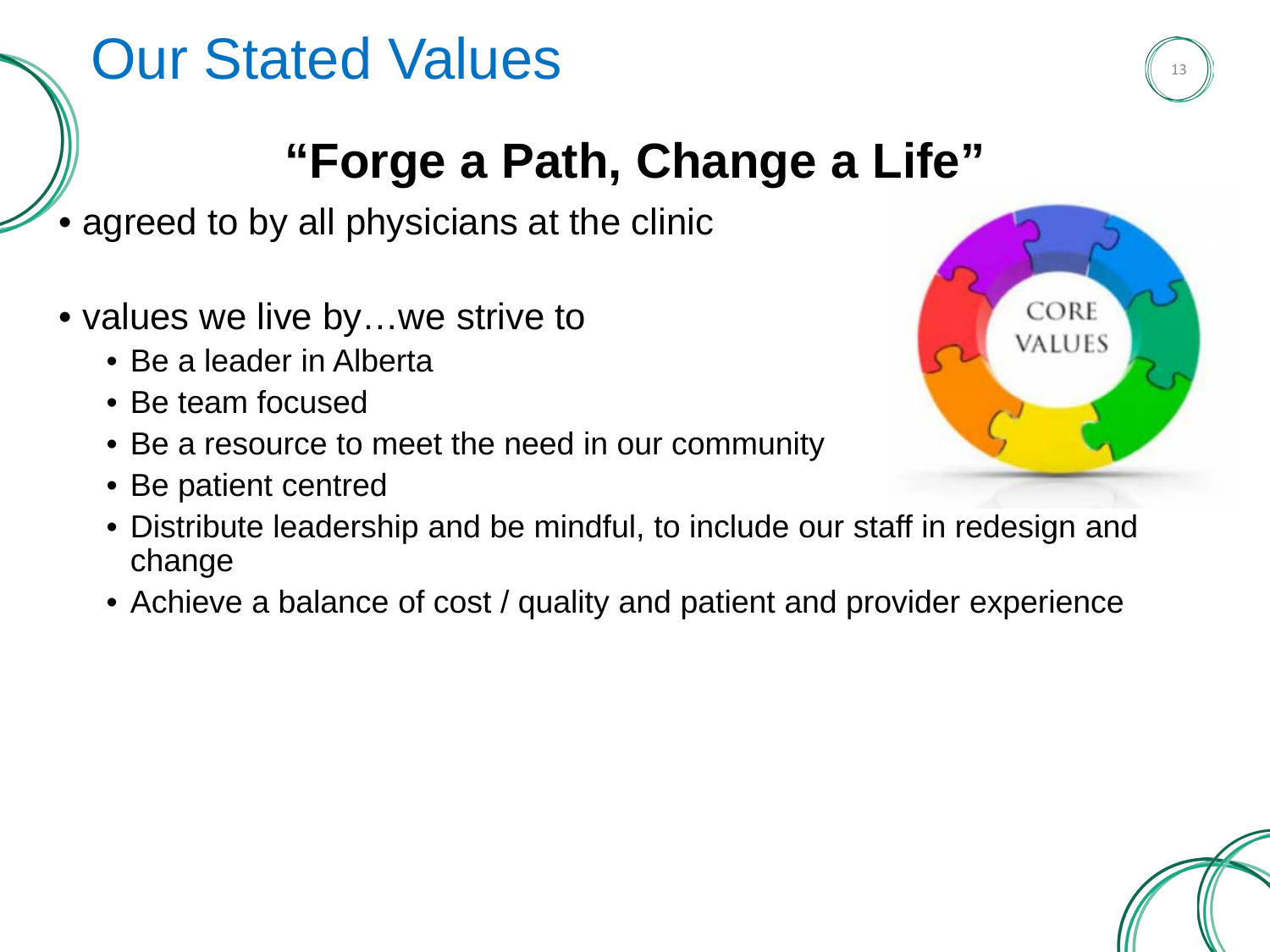# How we decided - BCM

- Reflected on possibilities that lay within the model to achieve our stated values
- Examined financial feasibility
- Deep and thoughtful discussions that lead to a defined and document Practice Management Agreement
- Aligned to current improvement work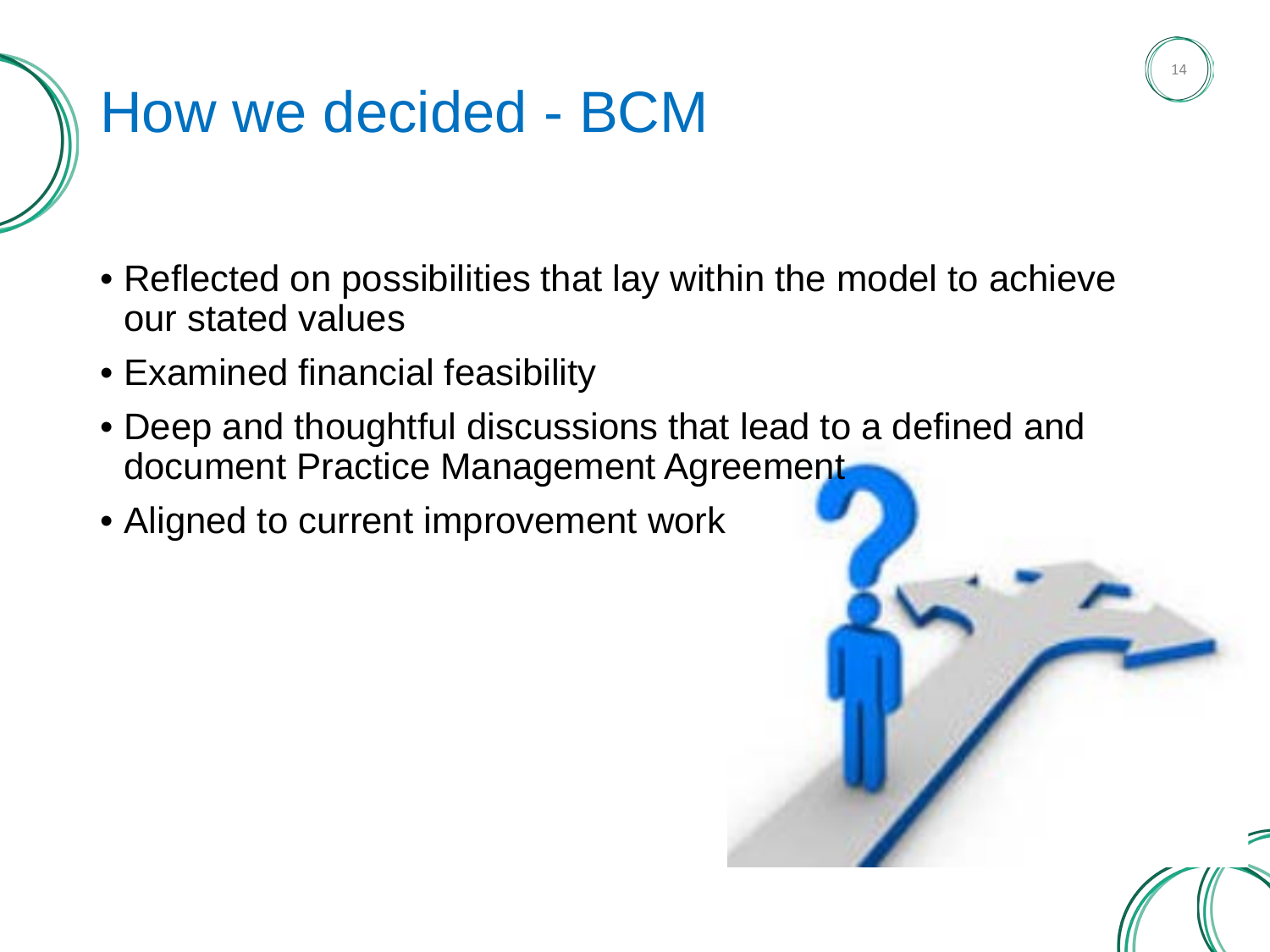# Sylvan Family Health Centre

Affiliated 700+ net new pts since starting BCM

• monitoring system effects and stress to team, no notable negative affect on TNA to date

- Tracking negation working with pts to decrease
	- negation free period ends Aug. 31, 2018
	- financials appear to be on track with projected modelling
- Positive acceptance of BCM by community
- Focusing on maximizing Interdisciplinary Team capacity, processes
- Phone appts and secure email use for pt. care increasing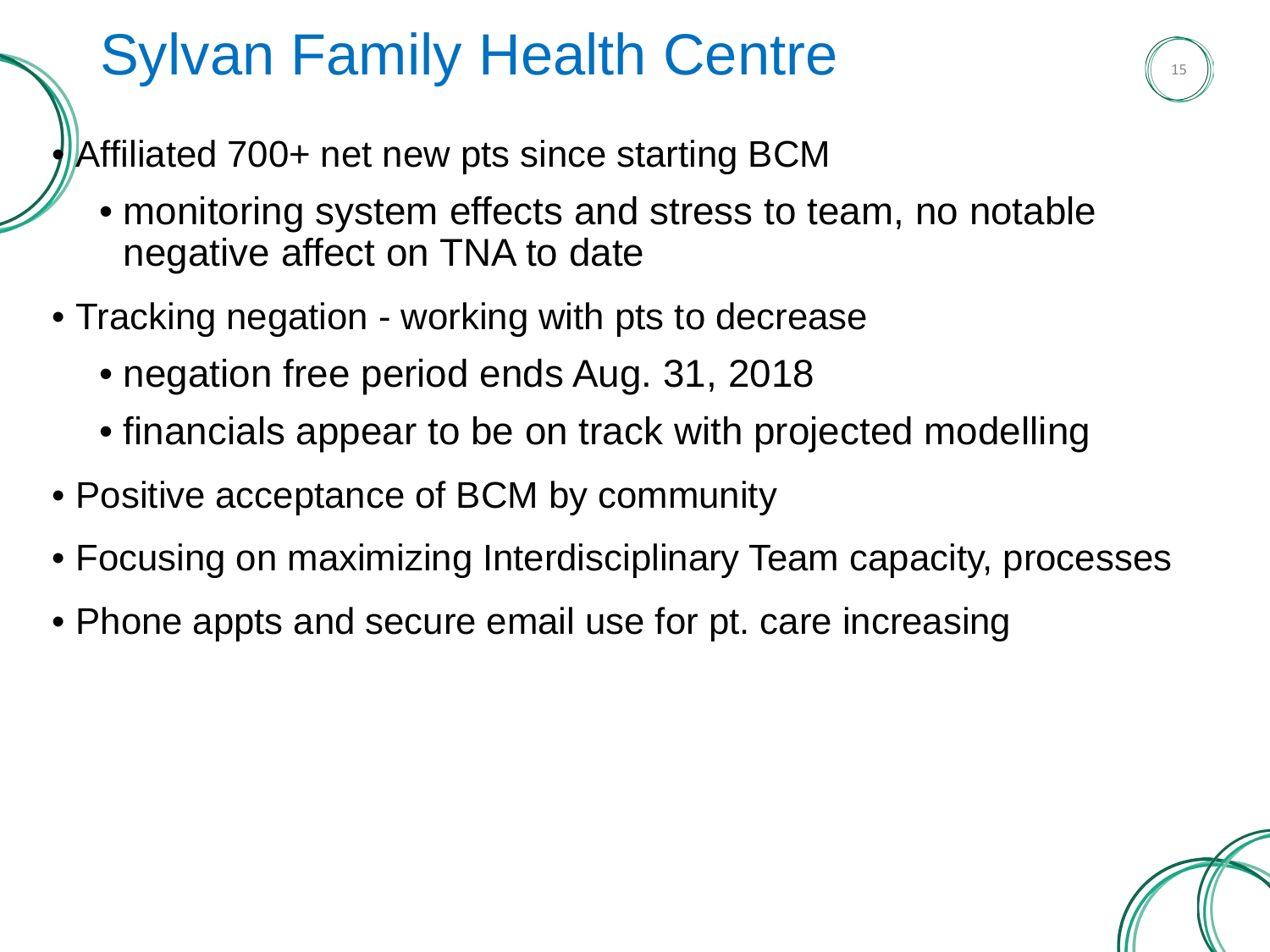# Roller Coaster of Change

- BCM can mean many changes
	- Clinical processes
	- Financial processes (how we get paid)
	- Team member roles and responsibilities
	- New processes
- Change is hard work and can be emotional
- Challenges remain, changes continue but are settling out over time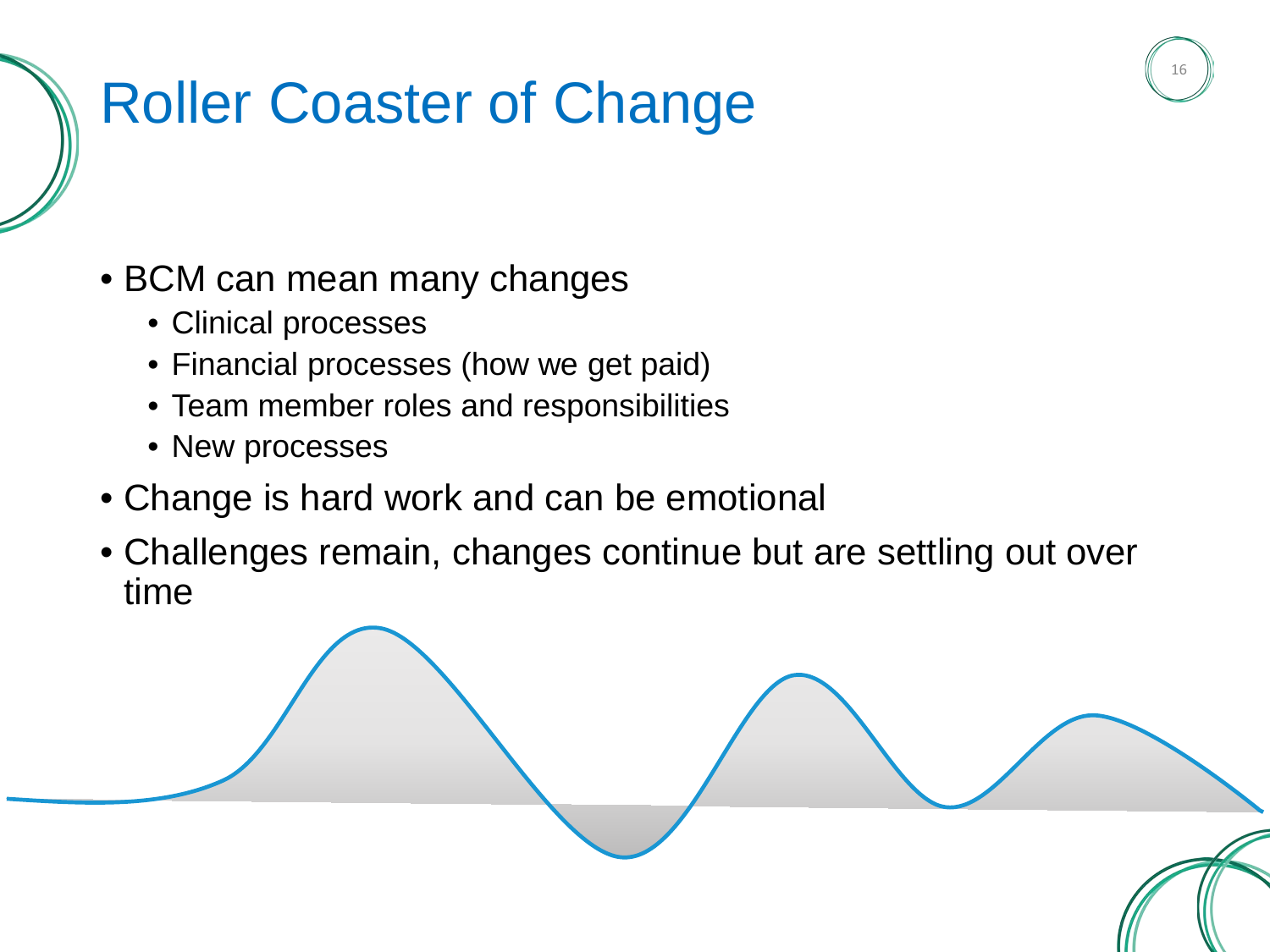

# Moving Forward

- •Foundationally BCM potential to support PMH continues to exist
	- Access and attachment
	- Continuity
	- Comprehensive care via team coordination
	- System capacity and resource utilization
	- Pt. satisfaction and better outcomes
	- Provider health and satisfaction
- •Continuing to work in with partners to adapt model and deliver to meet physician needs